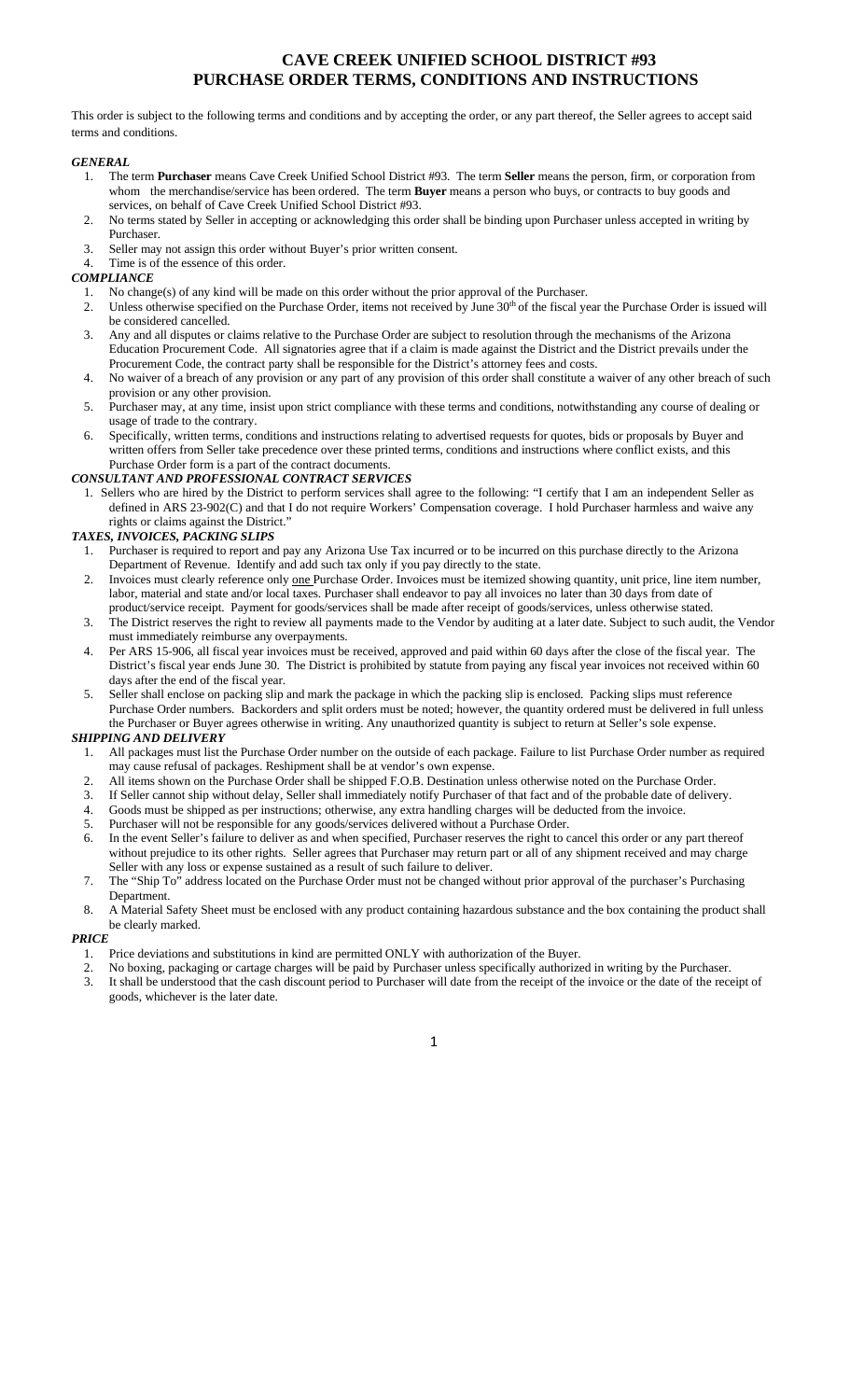- 4. If price is omitted on the order, except where order is given in acceptance of quoted prices, it is agreed that Seller's price will be the lowest prevailing market price, and in no event is this order to be filled at higher prices than last previously quoted or charged without Purchaser's written consent.
- 5. Purchases on Blanket/Open Purchase Orders shall not exceed the total dollar amount listed on the Purchase Order including tax and freight. Overages become the responsibility of the Seller.

#### *INSPECTIONS*

- 1. All goods are subject to Purchaser's inspection within a reasonable time after arrival at the destination of use. If upon inspection, any goods are found to be unsatisfactory, defective, or of inferior quality or workmanship, or fail to meet the specifications or any other requirements of this order, Purchaser may return such goods to Seller at Seller's expense. Payment for goods prior to inspection shall not be construed to be an acceptance of unsatisfactory, defective, or non-conforming goods. Seller shall reimburse Purchaser for any amount paid by Purchaser for such non-conforming goods and for any costs incurred by Purchaser in connection with the delivery or return of such goods.
- 2. Purchaser will notify Seller within a reasonable time frame of any items that Purchaser wishes to return to Seller for credit, or exchange for other goods. Seller has 30 days following notification of return or exchange to retrieve the unwanted items from Purchaser. If the items have not been picked up by Seller after 30 days, Purchaser may dispose of unwanted items at their convenience.

#### *WARRANTIES*

- 1. Seller warrants that the goods will conform to the description and any applicable specifications, shall be of good merchantable quality and fit for the known purpose for which they are sold. This warranty is in addition to any express warranty or service guarantee given by Seller to Purchaser.
- 2. Seller warrants that the goods are free and clear of all liens and encumbrances and that Seller has a good and marketable title to same at the time title passes to Purchaser.
- 3. Seller shall comply with all state, federal, and local laws, regulations or orders applicable to the purchase, manufacturing, processing, construction, installation, servicing and delivery of goods. In the event of failure to comply with applicable laws, regulations or orders, the Seller shall reimburse the Purchaser for any loss incurred by Seller's failure to comply.
- 4. In the event any goods sold and delivered hereunder shall be covered by any patent, copyright or application thereof or other rightful claim of any third person, Seller shall indemnify and hold harmless Purchaser from any and all loss, cost, or expense of any and all claims, suits or judgments on account of the use of such goods in violation of rights under such patent, copyright, application or other rightful claim of any third person.

#### *LIABILITY OF SELLER*

- 1. In the event any goods sold and delivered hereunder shall be defective in any respect whatsoever, Seller shall indemnify and hold harmless the Purchaser from all loss or payment of all sums of money by reason of all accidents, injuries, or damages to persons or property that may happen to occur in connection with the use of such goods and/or contributed to by said defective condition.
- 2. Seller will hold Purchaser harmless from any or all damages or liability arising out of the death or injuries to persons or damage to property proximity caused by the negligence of Seller or his agents, servants or employees.
- 3. Seller shall be responsible for any and all loss or damage to the goods until delivered to Purchaser at the F.O.B. destination point specified on the face of the Purchase Order.

#### *REGISTERED SEX OFFENDER RESTRICTION*

1. Pursuant to this order, Seller agrees by acceptance of this order that no employee, or employee of its subcontractor, who is required to register as a sex offender, pursuant to ARS 13-3821, will perform work on District premises or equipment at any time when District students are, or are reasonably expected to be, present. Seller further agrees by acceptance of the Purchase Order that a violation of this condition shall be considered a material breach and may result in a cancellation of the order at the District's discretion.

## *STATUTORY & OTHER REQUIREMENTS*

- 1. This agreement is subject to cancellation pursuant to ARS 38-511.
- 2. Purchaser may terminate the contract for cause and for convenience.
- 3. By accepting the Purchase Order, Seller affirms that Seller has not given, nor intends to give any time hereafter any economic opportunity, future employment, gift, loan, gratuity, special discount, trip, favor, or service to any employee of the School District in connection with this order.
- 4. By accepting the Purchase Order, Seller confirms that neither it nor its principals is presently debarred, suspended, proposed for debarment, declared ineligible, voluntarily excluded or otherwise precluded from participating in any public procurement activity with any federal, state or local government entity.
- 5. By accepting the Purchase Order, Seller agrees to comply with all local, state and federal laws, rules and regulations applicable to the work. All work shall be accomplished in conformance with OSHA safety requirements, and any additional federal, state or local requirements. Seller shall maintain all applicable license and permit requirements.
- 6. By accepting the Purchase Order, Seller agrees to comply and maintain compliance with FINA, ARS 41-4401 and ARS 23-214 which require compliance with federal immigration laws by State employers, State contractors and State subcontractors in accordance with the E-Verify Employee Eligibility Verification Program.
- 7. By accepting the Purchase Order, Seller agrees to comply with ARS 35-592 and confirms that Seller is in compliance with the Export Administration Act.
- 8. By accepting the Purchase Order, Seller agrees to comply with ARS 35-393 and confirms that Seller is not currently engaged in and agrees for the duration of the contract to not engage in, a boycott of Israel. *\*Unless and until the District Court's injunction in Jordahl v. Brnovich et al., Case No. 3:17-cv-08263 (D. Ariz.) is stayed or lifted, the Anti-Israel Boycott Provision (A.R.S. 35-393.01 (A)) is unenforceable and the School District/Public Entity will take no action to enforce it.\**

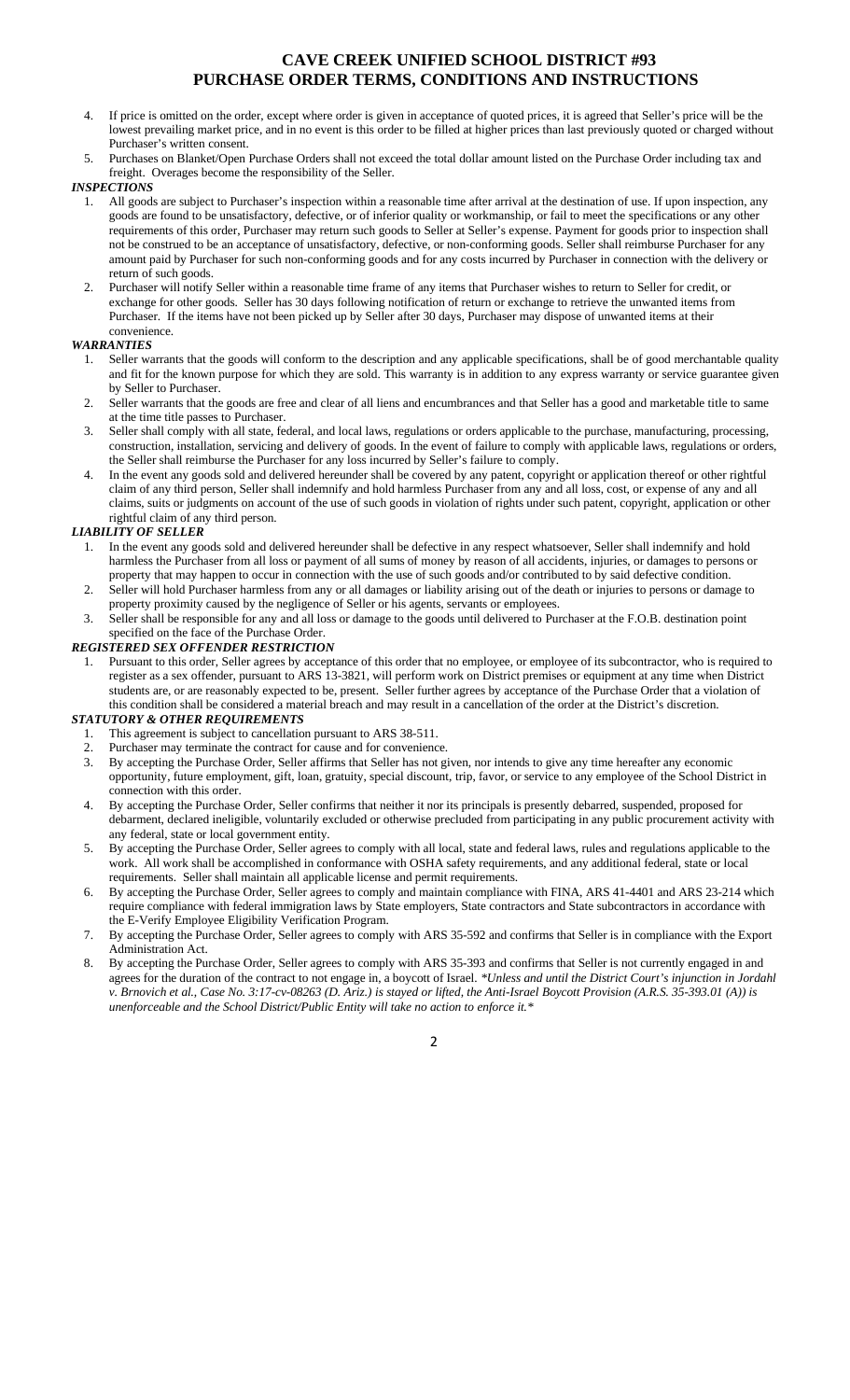- 9. By accepting the Purchase Order, Seller agrees to comply with fingerprinting requirements in accordance with ARS 15-512 unless otherwise exempted.
- 10. By accepting the Purchase Order, Seller agrees to maintain in current status all federal, state, and local licenses, certifications and permits required by the operation of the business conducted by Seller in accordance with ARS 32-1151.
- 11. In projects that are not federally funded, Seller must agree to meet any federal, state or local requirements, as necessary. In addition, if compliance with the federal regulations increases the contract costs beyond the agreed on costs on the Purchase Order, the additional costs may only apply to the portion of the work paid by the federal grantee.
- 12. Purchaser reserves all administrative, contractual and legal rights and privileges under the applicable laws and regulations with respect to this procurement in the event of contractor violation or breach of contract terms.

#### *FEDERAL FUNDING & OTHER REQUIREMENTS*

To the extent applicable, the Offeror, also referred to as the Contractor, shall comply with any and all federal, state, and local laws, statutes, ordinances, rules, regulations, and any interpreting guidance, as currently enacted or as subsequently amended, required for the receipt of federal funds, including, but not limited to, the following:

- **1. Additional Information Requests:** If Federal grant monies are spent under the Purchase Order, Seller may be asked to provide additional information, disclosures and/or certification in compliance with federal regulations. This additional documentation may pertain to, but is not limited to, the following: federal lobbying (Section 319 of Public Law 101-121), international shipping, Clean Air Act, Federal Water Pollution Control Act, and debarment/suspension status.
- **2. Affordable Care Act:** The Offeror understands and agrees that it shall be solely responsible for compliance with the patient Protection and Affordable Care Act, Public Law 111-148 and the Health Care and Education Reconciliation Act, Public Law 111-152 (collectively the Affordable Care Act "ACA"). The Offeror shall bear sole responsibility for providing health care benefits for its employees who provide services to the District as required by State or Federal law.
- **3. Buy American Provision (only applies to Food & Nutrition food purchases):** The Offeror will purchase, to the maximum extent practicable, domestic commodities or products in accordance with 7CFR § 210.21(d) and 7 CFR § 220.16(d). The Offeror shall purchase, to the maximum extent practicable, domestic agricultural commodities or products substantially processed in the United States. "Substantially" means the final processed product contains over 51% domestically grown agricultural commodities. This provision applies to all food purchases paid from the nonprofit school food services account. There are limited exceptions to this provision which allow for the purchase of products not meeting the "domestic" standard as described above ("non-domestic") in circumstances when use of domestic products is truly not practicable. However, before utilizing an exception, alternatives to purchasing non-domestic food products should be considered.
- **4. Disclosure of Lobbying Activities:** Pursuant to Byrd Anti-Lobbying Amendment (31 U.S.C. 1352), the Offeror must disclose lobbying activities in connection with school nutrition programs. If there are material changes after the initial filing, updated reports must be submitted on a quarterly basis. 7 CFR § 3018.100 (Only applies to contracts over \$100,000)
- **5. Certification Regarding Lobbying:** Pursuant to 31 USC 1352, the Offeror shall file the certification required by 49 CFR part 20, "New Restrictions on Lobbying." Each tier certifies to the tier above that it will not and has not used Federal appropriated funds to pay any person or organization for influencing or attempting to influence an officer or employee of any agency, a member of Congress, officer or employee of Congress, or an employee of a member of Congress in connection with obtaining any Federal contract, grant or any other award covered by 31 U.S.C. 1352. Each tier shall also disclose the name of any registrant under the Lobbying Disclosure Act of 1995 who has made lobbying contacts on its behalf with non-Federal funds with respect to that Federal contract, grant or award covered by 31 U.S.C. 1352. Such disclosures are forwarded from tier to tier up to the recipient. (Only applies to contracts over \$100,000) **6. Certificate of Independent Price Determination:** The Offeror certifies that:
- - **a.** All prices in this Offer have been arrived at independently, without, for purposes of restricting competition, any consultation, communication or agreement with any other offeror or competitor relating to (i) those prices; (ii) the intention to submit an offer, or (iii) the methods or factors used to calculate the prices offered;
	- **b.** The prices in this offer have not been and will not be knowingly disclosed by the offeror, directly or indirectly, to any other offeror or competitor before bid opening (in the case of a sealed bid solicitation) or contract award (in the case of a negotiated solicitation) unless otherwise required by law; and
	- **c.** No attempt has been made or will be made by the offeror to induce any other concern to submit or not to submit an offer for the purpose of restricting competition. (See FAR 3.103-1 for when required)
- **7. Civil Rights Compliance (only applies to Food & Nutrition contracts):** In accordance with Federal civil rights law and U.S. Department of Agriculture (USDA) civil rights regulations and policies, the USDA, its Agencies, offices, and employees, and institutions participating in or administering USDA programs, including the Offeror, are prohibited from discriminating based on race, color, national origin, sex, disability, age, or reprisal or retaliation for prior civil rights activity in any program or activity conducted or funded by USDA.
	- **a.** Persons with disabilities who require alternative means of communication for program information (e.g., Braille, large print, audiotape, American Sign Language, etc.) should contact the Agency (State or local) where they applied for benefits. Individuals who are deaf, hard of hearing or have speech disabilities may

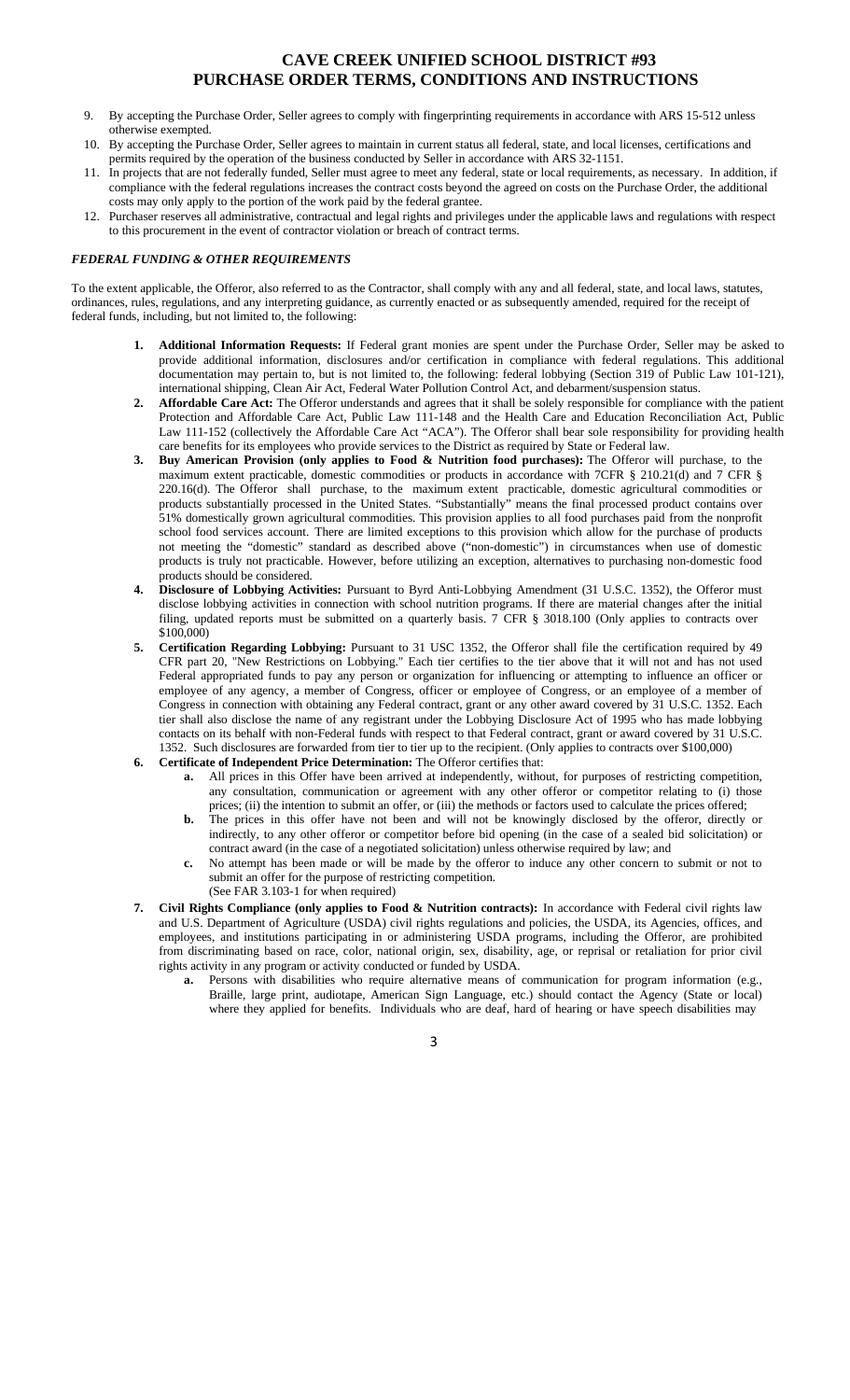contact USDA through the Federal Relay Service at (800) 877-8339. Additionally, program information may be made available in languages other than English.

- **b.** To file a program complaint of discrimination, complete the USDA Program Discrimination Complaint Form, AD-3027, found online at www.ascr.usda.gov/complaint filing cust.html, and at any USDA office, or write a letter addressed to USDA and provide in the letter all of the information requested in the form. To request a copy of the complaint form, call (866) 632-9992. Submit your completed form or letter to USDA by: (1) mail: U.S. Department of Agriculture, Office of the Assistant Secretary for Civil Rights, 1400 Independence Avenue, SW, Washington, D.C. 20250-9410; (2) fax: (202) 690-7442; or (3) email: Avenue, SW, Washington, D.C. 20250-9410; (2) fax: (202) 690-7442; or (3) email: program.intake@usda.gov.
- **8. Clean Air Act, Clean Water Act, and Environmental Protection Agency Regulation:** The Offeror will comply with all applicable standards, orders or requirements of the Clean Air Act (42 U.S.C. 7401 – 4671q), the Federal Water Pollution Control Act as amended (33 U.S.C. 1251 – 1387), Executive Order 11738, and Environmental Protection Agency regulations which prohibit the use, under nonexempt federal contracts, grants or loans to facilities included on the EPA List of Violating Facilities.
- **9. Contract Work Hours and Safety Standard Act:** The Offeror shall comply with the Contract Work Hours and Safety Standards Act (specifically sections 40 U.S.C. 3702 and 3704) as supplemented by Department of Labor regulations (29 CFR Part 5). In part, the Contract Work Hours and Safety Standards Act requires contractors to compute the wages of every mechanic and laborer on the basis of a standard work week of 40 hours. Work in excess of the standard work week is permissible provided that the worker is compensated at a rate of not less than one and a half times the basic rate of pay for all hours worked in excess of 40 hours in the work week. In addition, for those contracts related to construction work, and prevents a contractor from requiring a laborer or mechanic to work in surroundings or under working conditions which are unsanitary, hazardous or dangerous. (Only applies to contracts over \$100,000)
- **10. Debarment, Suspension, Ineligibility and Voluntary Exclusion:** By signing the Offer & Acceptance form, the Offeror certifies that they have not been debarred, suspended, or otherwise excluded from or ineligible for participation in federal assistance programs under Executive Order 12549 and 12689. The Offeror shall comply with regulations implementing Office of Management and Budget Guidance in Non-procurement Debarment and Suspension codified at 2 CFR Part 180 and 2 CFR Part 417. These regulations restrict transactions with certain parties that are debarred, suspended or otherwise excluded from, or ineligible for, participation in Federal assistance programs or activities. (Only applies to contracts over \$25,000)
- **11. Energy Policy and Conservation Act:** The Offeror shall meet the mandatory standards and policies relating to energy efficiency which are contained in the State Energy Conservation Plan issued in compliance with the Energy Policy and Conservation Act. (Pub. L. 94–163, 89 Stat.871.)
- **12. Equal Employment Opportunity:**
	- During the performance of this contract, the contractor agrees as follows:
		- The contractor will not discriminate against any employee or applicant for employment because of race, color, religion, sex, sexual orientation, gender identity, or national origin. The contractor will take affirmative action to ensure that applicants are employed, and that employees are treated during employment without regard to their race, color, religion, sex, sexual orientation, gender identity, or national origin. Such action shall include, but not be limited to the following:

Employment, upgrading, demotion, or transfer; recruitment or recruitment advertising; layoff or termination; rates of pay or other forms of compensation; and selection for training, including apprenticeship. The contractor agrees to post in conspicuous places, available to employees and applicants for employment, notices to be provided setting forth the provisions of this nondiscrimination clause.

- **b.** The contractor will, in all solicitations or advertisements for employees placed by or on behalf of the contractor, state that all qualified applicants will receive consideration for employment without regard to race, color, religion, sex, sexual orientation, gender identity, or national origin.
- **c.** The contractor will not discharge or in any other manner discriminate against any employee or applicant for employment such employee or applicant has inquired about, discussed, or disclosed the compensation of the employee or applicant or another employee or applicant. This provision shall not apply to instances in which an employee who has access to the compensation information of other employees or applicants as a part of such employee's essential job functions discloses the compensation of such other employees or applicants to individuals who do not otherwise have access to such information, unless such disclosure is in response to a formal complaint or charge, in furtherance of an investigation, proceeding, hearing, or action, including an investigation conducted by the employer, or is consistent with the contractor's legal duty to furnish information.
- **d.** The contractor will send to each labor union or representative of workers with which he has a collective bargaining agreement or other contract or understanding, a notice to be provided advising the said labor union or workers' representatives of the contractor's commitments under this section, and shall post copies of the notice in conspicuous places available to employees and applicants for employment.
- **e.** The contractor will comply with all provisions of Executive Order 11246 of September 24, 1965, and of the rules, regulations, and relevant orders of the Secretary of Labor.
- **f.** The contractor will furnish all information and reports required by Executive Order 11246 of September 24, 1965, and by rules, regulations, and orders of the Secretary of Labor, or pursuant thereto, and will permit

 $\overline{A}$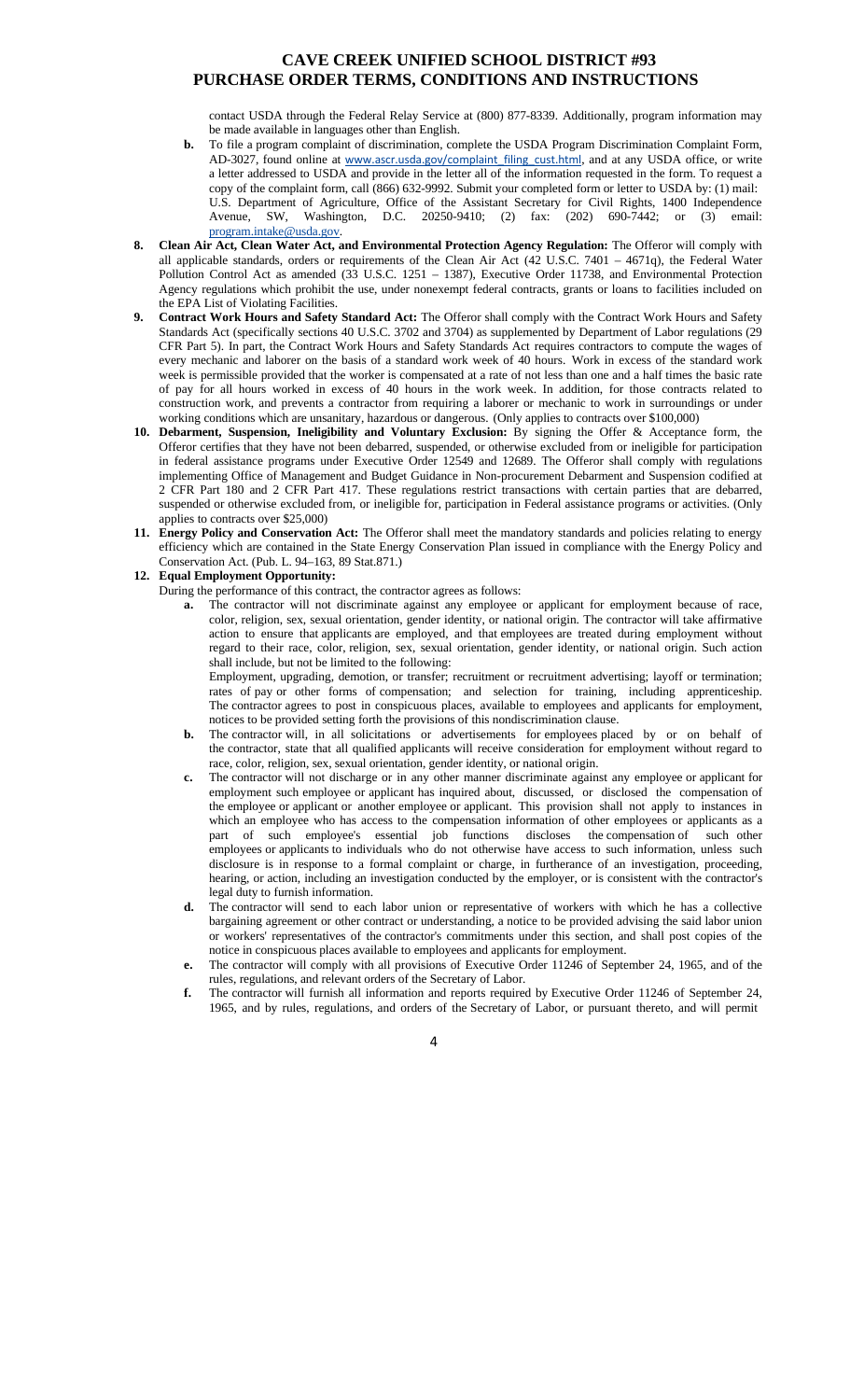access to his books, records, and accounts by the administering agency and the Secretary of Labor for purposes of investigation to ascertain compliance with such rules, regulations, and orders.

- **g.** In the event of the contractor's noncompliance with the nondiscrimination clauses of this contract or with any of the said rules, regulations, or orders, this contract may be canceled, terminated, or suspended in whole or in part and the contractor may be declared ineligible for further Government contracts or federally assisted construction contracts in accordance with procedures authorized in Executive Order 11246 of September 24, 1965, and such other sanctions may be imposed and remedies invoked as provided in Executive Order 11246 of September 24, 1965, or by rule, regulation, or order of the Secretary of Labor, or as otherwise provided by law.
- **h.** The contractor will include the portion of the sentence immediately preceding paragraph (1) and the provisions of paragraphs (1) through (8) in every subcontract or purchase order unless exempted by rules, regulations, or orders of the Secretary of Labor issued pursuant to section 204 of Executive Order 11246 of September 24, 1965, so that such provisions will be binding upon each subcontractor or vendor. The contractor will take such action with respect to any subcontract or purchase order as the administering agency may direct as a means of enforcing such provisions, including sanctions for noncompliance:

Provided, however, that in the event a contractor becomes involved in, or is threatened with, litigation with a subcontractor or vendor as a result of such direction by the administering agency, the contractor may request the United States to enter into such litigation to protect the interests of the United States.

The applicant further agrees that it will be bound by the above equal opportunity clause with respect to its own employment practices when it participates in federally assisted construction work: Provided, that if the applicant so participating is a State or local government, the above equal opportunity clause is not applicable to any agency, instrumentality or subdivision of such government which does not participate in work on or under the contract.

The applicant agrees that it will assist and cooperate actively with the administering agency and the Secretary of Labor in obtaining the compliance of contractors and subcontractors with the equal opportunity clause and the rules, regulations, and relevant orders of the Secretary of Labor, that it will furnish the administering agency and the Secretary of Labor such information as they may require for the supervision of such compliance, and that it will otherwise assist the administering agency in the discharge of the agency's primary responsibility for securing compliance.

The applicant further agrees that it will refrain from entering into any contract or contract modification subject to Executive Order 11246 of September 24, 1965, with a contractor debarred from, or who has not demonstrated eligibility for, Government contracts and federally assisted construction contracts pursuant to the Executive Order and will carry out such sanctions and penalties for violation of the equal opportunity clause as may be imposed upon contractors and subcontractors by the administering agency or the Secretary of Labor pursuant to Part II, Subpart D of the Executive Order. In addition, the applicant agrees that if it fails or refuses to comply with these undertakings, the administering agency may take any or all of the following actions: Cancel, terminate, or suspend in whole or in part this grant (contract, loan, insurance, guarantee); refrain from extending any further assistance to the applicant under the program with respect to which the failure or refund occurred until satisfactory assurance of future compliance has been received from such applicant; and refer the case to the Department of Justice for appropriate legal proceedings.

- **12. Record Keeping:** The books and records of the Offeror pertaining to operations under this Agreement shall be available to the District at any reasonable time. These records are subject to inspection or audit by representatives of the District, State Agency, the US Department of Agriculture (for food/nutrition only), and the US General Accounting Office at any reasonable time and place. The District shall maintain such records, for a period of not less than five (5) years after the final day of the contract, or longer if required for audit resolution (A.R.S § 35-214). 7CFR§210.23 and 2 CFR Part 200.318(i).
- **13. Invoicing (only applies to Food & Nutrition contracts):** The Offeror fully discloses all discounts, rebates, allowances and incentives received by the Offeror from its suppliers. If the Offeror receives a discount, rebate, allowance, or incentive from any supplier, the Offeror must disclose and return to the District the full amount of the discount, rebate, or applicable credit that is received based on the purchases made on behalf of the District. The Offeror must identify the amount of each discount, rebate and other applicable credit on bills and invoices presented to the school food authority for payment and individually identify the amount as a discount, rebate, or in the case of other applicable credits, the nature of the credit. 7CFR§210.21(f)(1)(iv). No expenditure may be made from the nonprofit school food service account for any cost resulting from a cost-reimbursable contract that fails to include the requirements of 7CFR§210.21, nor may any expenditure be made from the nonprofit school food service account that permits or results in the Offeror receiving payments in excess of the Offeror's actual, net allowable costs. 7CFR§210.21 (f)(2).

5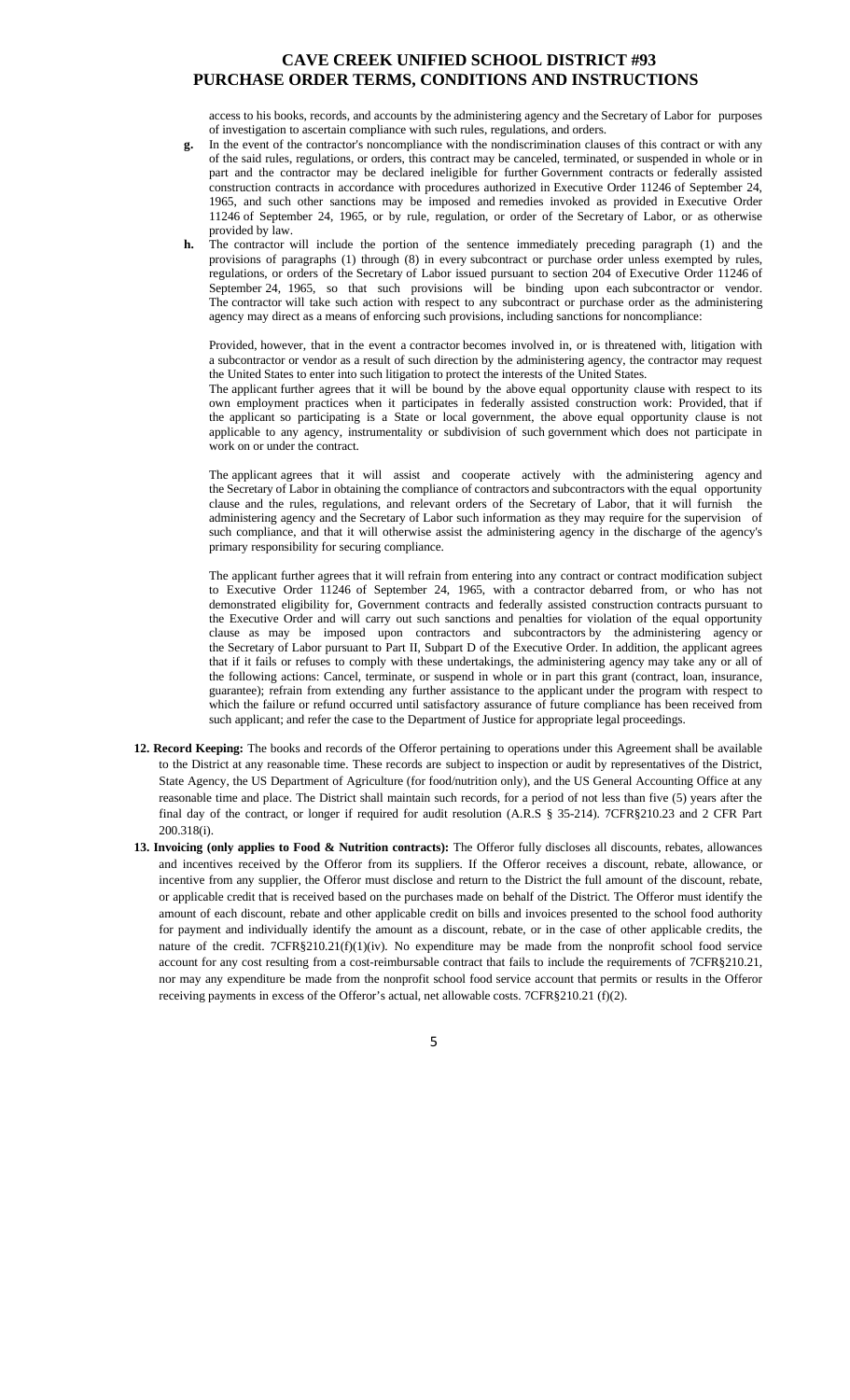The return of purchase incentives, discounts, rebates, and credits will be to the Sponsor's non-profit Child Nutrition account.

- **14. Termination Clause:** The District may terminate for cause and for convenience the contract. Appendix II to 2 CFR Part 200. nly applies to contracts over \$10,000)
	- **a. Termination for Convenience:** The District may terminate the contract, in whole or in part, at any time by written notice to the Offeror when it is in the District's best interest, as determined by the District. When a contract is terminated for convenience, the Offeror will be paid its costs, including contract close-out costs, and for work performed through the date of termination. The Offeror shall promptly submit its termination claim to the District for payment.
	- **b. Termination for Cause:** If the Offeror does not deliver supplies in accordance with the contract delivery schedule, or, if the contract is for services, the Offeror fails to perform in the manner called for in the contract, or if the Offeror fails to comply with any other provisions of the contract, the District may terminate this contract for default. Termination shall be affected by serving a notice of termination on the Offeror setting forth the manner in which the Offeror is in default. The Offeror will only be paid the contract price for supplies delivered and accepted, or services performed in accordance with the manner of performance set forth in the contract.
	- **c. Waiver:** In the event the District elects to waive its remedies for any breach by Offeror of any covenant, term or condition of the contract, such a waiver shall not limit the District's remedies for any succeeding breach of that or of any other term, covenant, or condition of the contract.
	- **d. Cure:** The District, in its sole discretion, may, in the event of termination for breach or default, provide the Offeror with an opportunity to cure such breach or default. The District may include the timing in which the contract may cure the breach or default in a notice of termination or through any other appropriate means.
- **15. E-Verify Requirement:** The Offeror warrants compliance with all Federal immigration laws and regulations relating to employees and warrants its compliance with A.R.S. § 23-214, Subsection A. (That subsection reads: After December 31, 2007, every employer, after hiring an employee, shall verify the employment eligibility of the employee through the E-Verify program.)
- **16. Solid Waste Disposal Act:** The Offeror shall comply with Section 6002 of the Solid Waste Act, as amended by the Resource Conservation and Recovery Act, and its implementing regulations.
- **17. Minority & Woman Businesses:** When federal funding may be used, the District shall take affirmative steps to ensure minority businesses, women's business enterprises, and labor surplus area firms are notified of solicitation opportunities when possible. Prime contractors are required to take the same affirmative steps set forth in 2 CFR Part 200.321 to solicit and reach out to small, minority, and women owned firms for subcontracting opportunities on a project.
- **18. Program Regulation (only applies to Food & Nutrition contracts):** Offeror shall be in conformance with applicable portions of the School Food Authority's (SFA) agreement under the program. Offeror will conduct program operations in accordance with 7 CFR Parts 210, 215, 220, 225, and 250. Offeror shall provide products that meet Public Law 111- 296, the Healthy Hunger-Free Kids Act of 2010 (HHFKA). Offeror's products shall meet grade level caloric, sodium, saturated fat, and trans-fat requirements.
- **19. Copeland Anti-Kickback Act and Davis-Bacon Act (for building projects in excess of \$2000):**
	- **a. Copeland "Anti-Kickback" Act** All contracts and sub grants in excess of \$2000 for construction or repair awarded by recipients and sub recipients shall include a provision for compliance with the Copeland "Anti-Kickback" Act. In part, the Copeland "Anti-Kickback" Act prohibits each contractor or subrecipient must be prohibited from inducing, by any means, any person employed in the construction, completion, or repair of public work, to give up any part of the compensation to which he or she is otherwise entitled.
	- **b. Davis-Bacon Act** The OFFEROR shall comply with the Davis-Bacon Act (40 U.S.C. 276a to 276a-7) as supplemented by Department of Labor regulations (29 CFR Part 5). In part, the Davis-Bacon Act requires contractors to pay wages to laborers and mechanics at a rate not less than the prevailing wages specified in a wage determination made by the Secretary of Labor.
- **20. Contract Violations or Breach of Contract:** The District reserves all administrative, contractual and legal rights and privileges under applicable laws and regulations with respect to this procurement in the event of contractor violation or breach of contract.
- **21. Prohibition on Certain Telecommunications and Video Surveillance Services and Equipment**: Offeror agrees that it will not obligate or expend any grant funds in violation of 2 CFR § 200.216 and/or 2 CFR § 200.471.
- **22. Domestic Preference for Procurement.** Contractor is hereby notified the District will abide by 2 CFR 200.322, which encourages non-federal entities, to the greatest extent practical, to provide a preference for the purchase, acquisition, or use of goods, products, or materials produced in the United States (including but not limited to iron, aluminum, steel, cement, and other manufactured products). Contractor also agrees to abide by 2 CFR 200.322 and is encouraged to provide similar preference as appropriate and to the extent consistent with law.
- **23. Rights to Invention**s: For all contracts that meet the definition of "funding agreement" under 34 CFR § 401.2(a) and where the District wishes to enter into a contract with a small business firm or non-profit organization regarding the substitution of parties, assignment or performance of experimental, developmental, or research work under the "funding

6